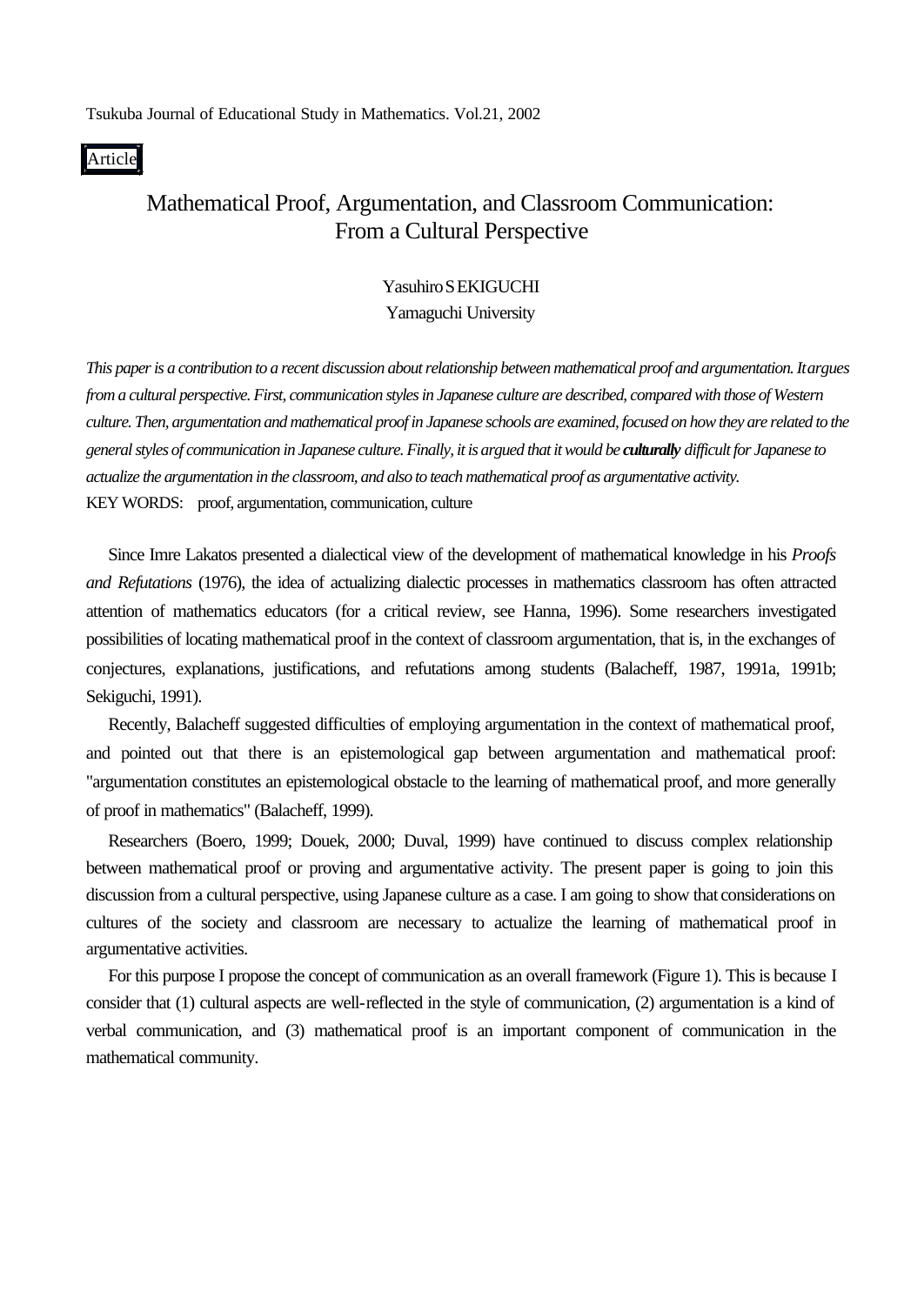

*Figure 1.* An overall framework.

The term "culture" I use here is the one of anthropology. Especially, I am going to rely on a cognitive anthropology's perspective. I consider a culture to be "a very large and heterogeneous collection of *models* or... *schemas***"** (Shore, 1996, p. 45; also see D'Andrade, 1995). This perspective is very useful for analyzing cognitive aspects in cultural setting.

In the following, I first describe communication styles in Japanese culture, comparing with those of Western culture. Then, I discuss argumentation and mathematical proof in Japanese schools, focusing on how they are related to general styles of communication in Japanese culture.

### **Communication and Argumentation in Japanese Culture**

Barnlund (1975) pointed out that Japanese traditional culture does not always place the highest value on verbal communication in the communicative activity (pp.129-138, see Table 1). The goal of communication in public is a harmony ("wa") among the participants. Difference between opinions among the participants is conceived of as a threat to the harmony. Therefore, people tend to avoid explicit expression of disagreement in public. The harmony is often symbolized by uniformity or homogeneity in appearance, behaviors, expressions, and so on, within a community. The community emphasizes social obligations ("gimu," "giri," "tatemae") of the community. Cooperation rather than competition is highly valued within a community. Therefore, a person who deprive from the community's obligations sometimes receive rather emotional reactions--e.g., accusation, isolation, or expulsion--than rational ones. It is well-known that even in academic conferences, Japanese do not openly argue with each other very much. Expressing direct opposition is considered impolite: Opposition is usually indirectly or euphemistically expressed (Nakayama, 1989). This communication style of Japanese may be called the "group" model (Befu, 1980).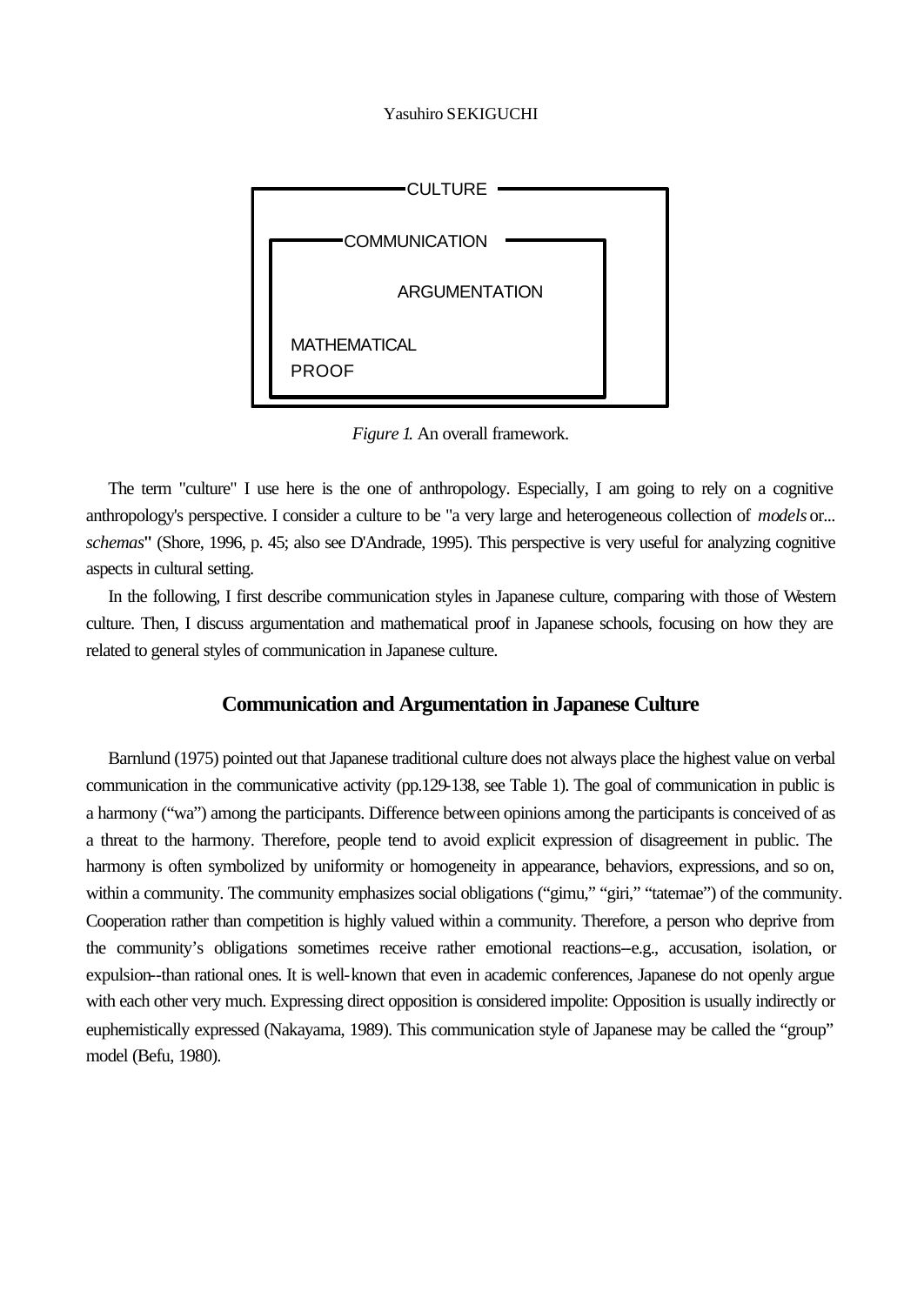### Mathematical Proof, Argumentation, and Classroom Communication

| рудетен сонтинисанон эгук эсепчествиранся анатинстианы | Japanese                                     | Americans         |
|--------------------------------------------------------|----------------------------------------------|-------------------|
| GOAL                                                   | social harmony ("wa")                        | valid conclusions |
| <b>SUBJECT MATTER</b>                                  | interpersonal attitudes (human<br>relations) | individual ideas  |
| <b>MEANS</b>                                           | intuition based on shared<br>backgrounds     | verbal argument   |
| DIFFERENCES OF OPINION to be avoided                   |                                              | highly valued     |

 $\overline{a}$ 

*Different Communication Styles between Japanese and Americans*

Individuals do not always agree with each other, of course, in any culture. They need to have opportunities to express their own opinions and negotiate them. The group model does not describe those opportunities. As Befu points out, there is a complementary model of Japanese communication, where individuals exchange their spontaneous opinions and feelings (Befu, 1980). It is called a "social exchange" model ("tsukiai"). In this model, people try to provide their own resources (e.g., information, knowledge, skills, power, wealth, friends) to others who need them and are expected to give generous returns (Moeran, 1984, p. 254). In informal opportunities like private talk with close friends or conversation in a drinking party of coworkers, people express rather openly their natural opinions and feelings ("ninjo," "honne"), and negotiate them.

This model is able to capture the communication within a personal network across groups or communities. It emphasizes expressing and sharing of individual's spontaneous opinions, feelings, interests, and the like, rather than the loyalty to the group. Therefore, there is an inherent tension between the two models, which causes conflicts between social obligations and personal relationship.

### **Argumentation in Western Culture**

For the process of exchanging opinions in Western culture, Toulmin (1958) described a pattern of argument ("Toulmin model", see Figure 2), consisting of four components: claim, grounds, warrant, and backing. A claim is a single statement advanced for adherence of others. Grounds are the specific facts relied on to support a given claim. Warrant is a general statement that justifies the use of the grounds as a basis for the claim. Backing is any support that provides more specific data for warrant: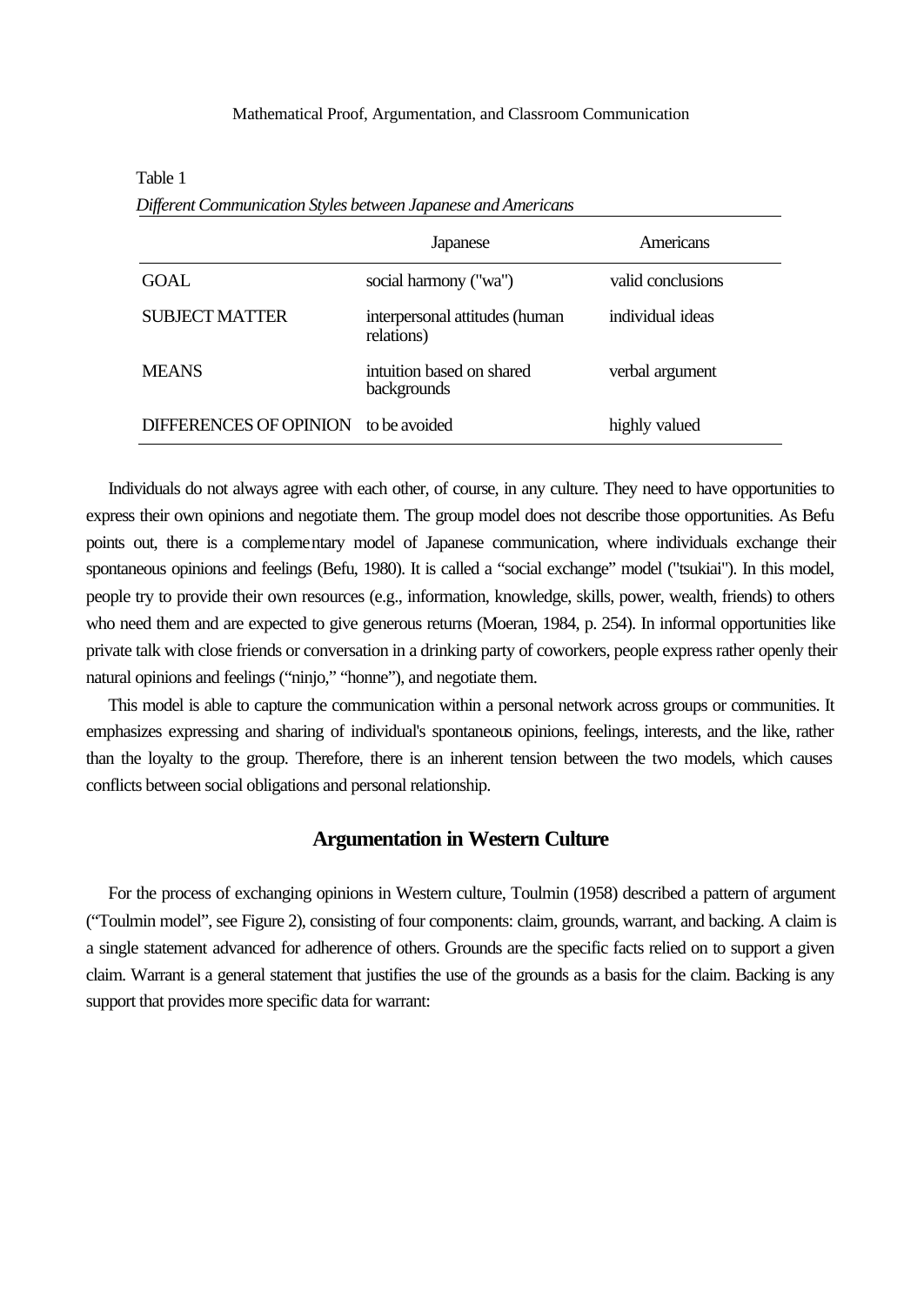

*Figure2.* Toulmin model of argument.

The argument is embedded in the human interaction of argumentation: "the whole activity of making claims, challenging them, backing them up by producing reasons, criticizing those reasons, rebutting those criticisms, and so on" (Toulmin, Rieke & Janik, 1984, p.14). These components of the model are "armaments" of Western style argumentation. As Lakoff and Johnson (1980) suggest, a "war" metaphor underlies this argumentation:

Many of the things we *do* in arguing are partially structured by the concept of war. Though there is no physical battle, there is a verbal battle, and the structure of argument--attack, defense, counterattack, etc.--reflects this. (Lakoff & Johnson, 1980, p. 4)

In contrast, in Japan, exchanging talks in either public or private is usually referred to as "hanashi-ai": The word means conversation or mutual consultation, and does not signify a war. The top priority in "hanashi-ai" is not logic but human relations. Because people try to avoid direct confrontation, they try to put their opinions *ambiguously* so that they can withdraw or change them easily when others indicate oppositions. As a result, people in "hanashi-ai" do not usually bring up such full logical defense devices like "grounds," "warrants," and "backing." Even in those situations where the social exchange model is working, people tend to avoid bringing up logical armaments because they feel that arguing logically is impersonal ("katakurushii"). In ordinary life, logic ("ronri") is often equated with "rikutsu." The latter is often used derogatorily. Argument which emphasizes "rikutsu" is considered superficial and not reaching the audience's hearts. Analyzing Japanese cultural practices, Moeran (1984) pointed out that Japanese put more value on "kokoro" (hearts) than rational thinking:

Western culture and Western technology are seen by the Japanese as products of Cartesian rationalism. They have revered Western culture and technology over the past century, only to discover that both leave much to be desired. There is something 'missing'; the Western mind is too limited in its horizons and the Japanese mind feels that it has grasped all that can be offered by the West and has room to spare. This is where *kokoro*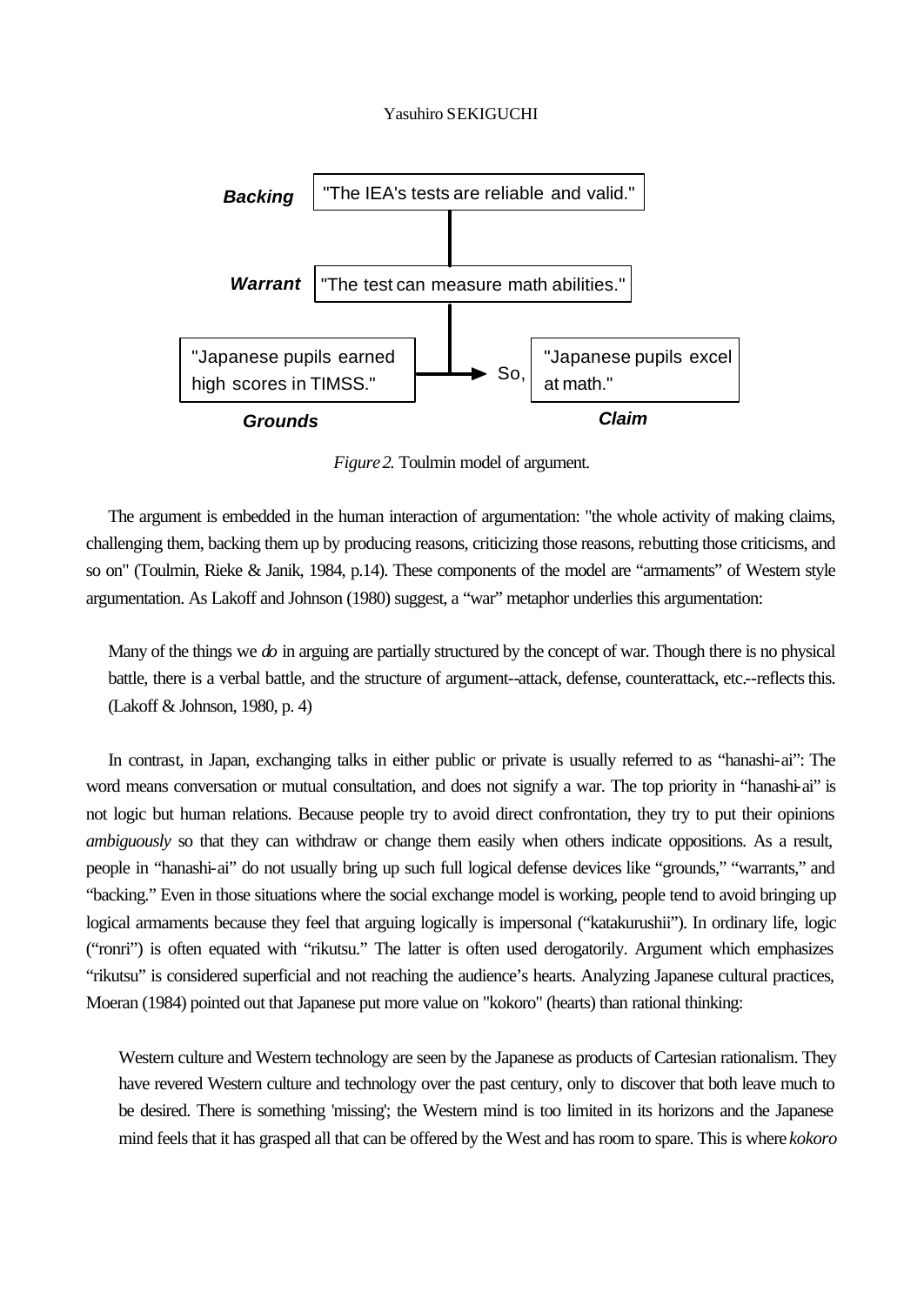comes in. It is essentially a Japanese concept which, it is claimed, understands beyond mere 'intellectualism'. (p. 263)

Thus, even in the social exchange model, logical argumentation is not preferred (see also Kitade, 1993).

### **Argumentation and Proof in Japanese Classrooms**

In Japanese schools, the classroom processes contain both formal and informal opportunities, in the sense of the general Japanese culture. Classroom lessons usually contain processes of exchanging opinions in a whole-class or small-groups. These processes are again called "hanashi-ai" as in the adult societies. Roughly speaking, "hanashi-ai" in a whole-class seems to follow the group model, and "hanashi-ai" in small-groups seems to follow the social exchange model.

### *"Hanashi-ai"*

As mentioned already, confronting someone's argument in public is not encouraged in Japanese culture: Opposition is usually indirectly or euphemistically expressed. In school, children are not totally socialized to the adult culture from the outset, however. They may directly express opposition or disagreement in classroom talks, and may endanger the classroom harmony. The classroom teacher plays an important role here. In general, the teacher expresses respects to individual children's ideas, whether they are wrong or not. The teacher tries to use a conflict between children's claims as a good opportunity to deepen children's understanding of the issue in question. That is, the teacher handles the conflict not just as a problem between the involved children but instead frames a problem of the *whole* class from it: The conflict is shared among the classroom participants, and becomes "our" problem (cf. Lewis, 1995, pp. 125-130). The teacher encourages the whole class to think about it and give suggestions. All the class members are supposed to work together towards resolution of the problem, so that the reached resolution produces a recovery of the harmony in the classroom community.

Japanese teachers pose sometimes open-ended problems in the opening of lesson (e.g., Becker et al., 1990). They encourage children to present their own ideas for solving the problems. In a lesson, a teacher asks children to do "hanashi-ai" in small groups, or a whole class. Children often make wrong conjectures and ideas, and procedural mistakes. Also, children may produce several different solutions. The teacher encourages them to compare their ideas and solutions with each other. At those occasions, counterexamples may be found, and counterarguments may occur. The teacher intentionally use such opportunities to stimulate children's thinking. Japanese traditional discipline (or moral), influenced by Confucianism or Buddhism, places an emphasis on reflecting ("hansei") on one's own mistakes and appreciating contributions from others, which encourages *cooperation* among children (cf. Lewis, 1995). Though "hanashi-ai" may eventually conclude which solution is better, correct, efficient, elegant, or whatever, competition among children is generally discouraged. Therefore, in principle, no winner and no loser exists in "hanashi-ai," unlike the Western-style argumentation.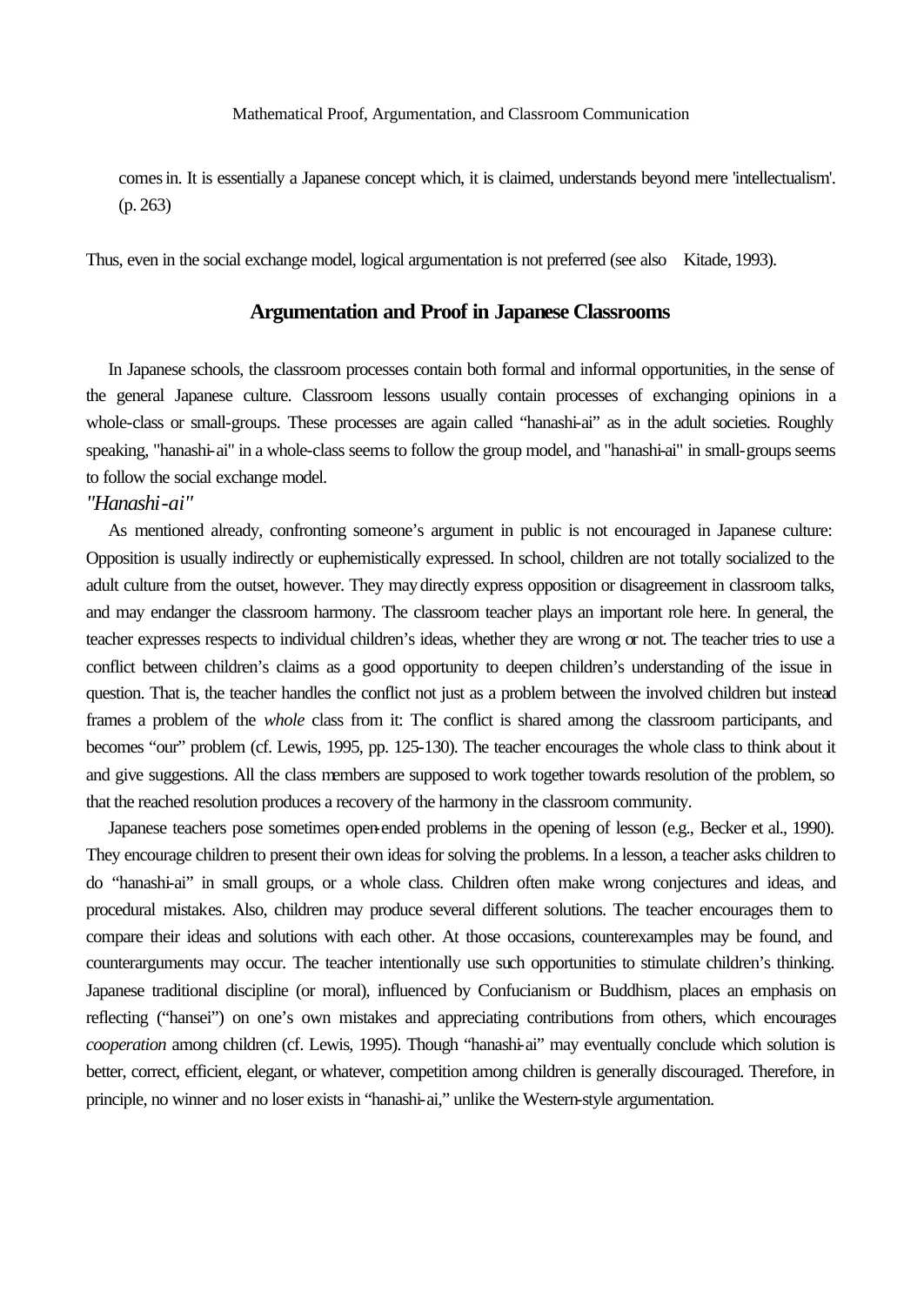### *Proof*

No systematic research on relationship between the instruction of mathematical proof and Japanese communication styles has been conducted. The following argument is based on my own observation of Japanese classroom instruction of proof, analysis of textbooks, and my own cultural intuition as a Japanese. Therefore, this argument should be considered a working hypothesis for future study.

**Conception of proof.** Mathematics lessons in Japanese schools emphasize "wakaru" (understanding) of mathematical ideas. Memorizing formulas and mastering skills are not considered to be the central theme of learning. In school mathematics, teachers encourage children to understand reasons used in mathematics. Reasons are termed "wake" or "riyu." The activities of finding and explaining "wake" or "riyu" are considered essential for learning of mathematical proof in Japan.

Mathematical proof is called "shoumei" in Japanese. In junior high schools, explaining "wake" or "riyu" is often simply called "setsumei." Activities of doing "setsumei" are commonly held before introducing the concept of mathematical proof. The terms "wake," "riyu," and "setsumei" are all commonly used in students' everyday life. In contrast, the term "shoumei" rarely appears in everyday life; therefore, it has to be explicitly introduced and instructed in school. In Japanese schools, the term "shoumei" is first introduced to the students in geometry lessons of the eighth grade mathematics. Then, "shoumei" of a mathematical claim is usually defined as showing that the claim is true, using given conditions, and already accepted things as true. And, "shoumei" is conceived of as a special kind of "setsumei," characteristic of mathematics.

#### Table 2

|                                  | "Shoumei"                                                    | Interpretation of "shoumei"                                                     | Group model                                  |
|----------------------------------|--------------------------------------------------------------|---------------------------------------------------------------------------------|----------------------------------------------|
| GOAL                             | "a valid conclusion"                                         | a unanimous conclusion                                                          | social harmony ("wa")                        |
| <b>SUBJECT</b><br><b>MATTER</b>  | "wake" or " riyu" (reasons<br>why a claim is true)           | loyalty to the things shared in<br>the community                                | interpersonal attitudes<br>(human relations) |
| <b>MEANS</b>                     | "given conditions,"<br>" already accepted things<br>as true" | shared knowledge and<br>expressions                                             | intuition based on shared<br>backgrounds     |
| <b>DIFFERENCES</b><br>OF OPINION | not applicable                                               | negligible (What is valid is not to be avoided<br>a matter of personal opinion) |                                              |

|  |  |  | Consistency Between Doing Proof ("Shoumei") and the Group Model |  |
|--|--|--|-----------------------------------------------------------------|--|
|  |  |  |                                                                 |  |

The instruction of mathematical proof seems to have been traditionally conceived of in the above mentioned group model of Japanese communication (see Table 2). The goal of proof is to reach a *unanimous* conclusion, which helps establishing the harmony in the community. Proof requires to *follow* the premises accepted in the community, which helps keeping the harmony of the community members. Proof relies on the things shared in the community: "Hanashi-ai" in the group model relies on the shared feelings and ideas in the community. Using those properties that have not yet been accepted ("proved") is prohibited. In proofs, what is valid is not a matter of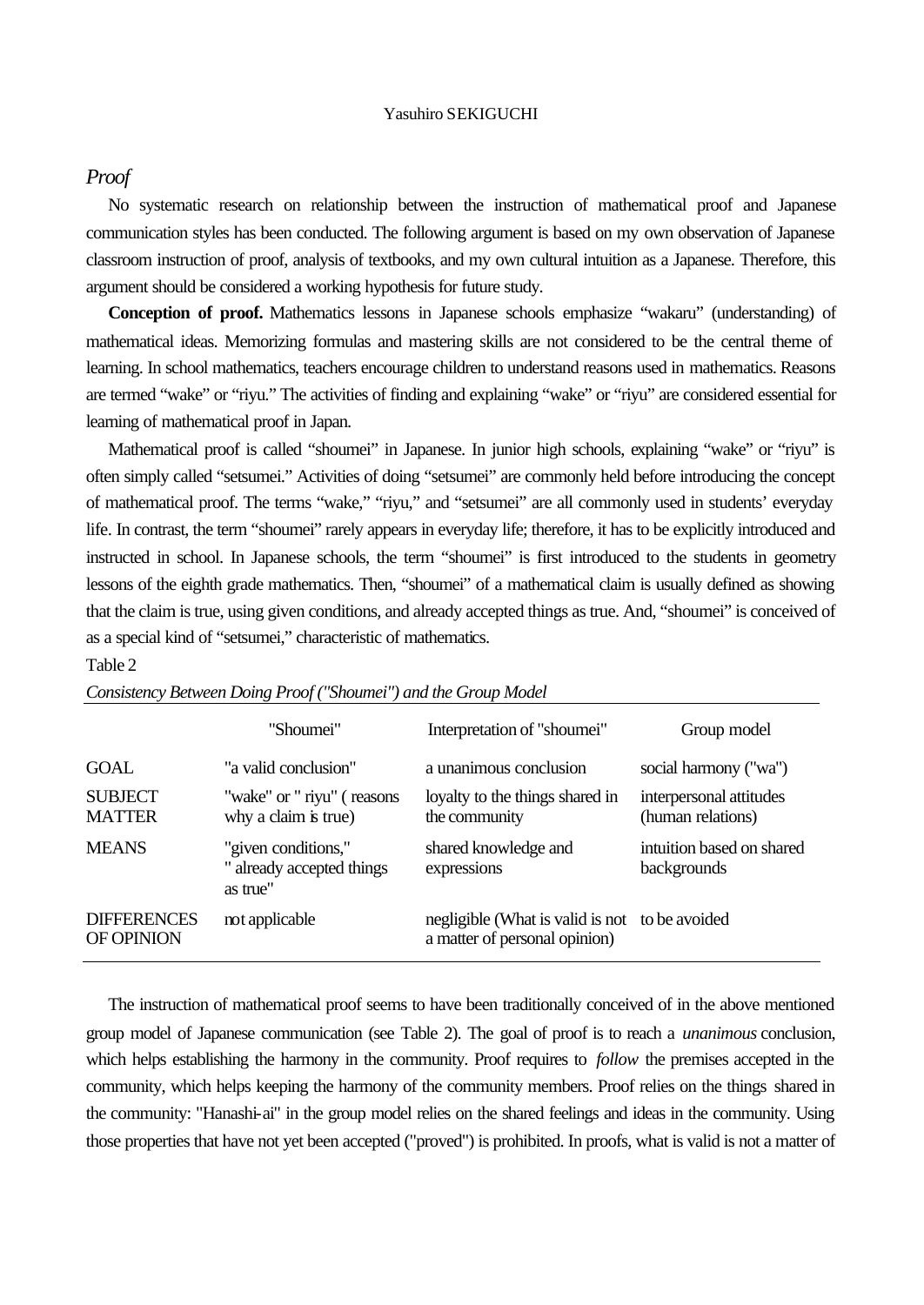personal opinion; therefore, differences of opinion are not valued in proofs as in "hanashi-ai" in the group model. "Definitions" are used to clarify meanings of mathematical terms in order to avoid any confusion among community members.

Thus, this process of showing proofs seems to fit well the group model of Japanese public communication, having appeal for the cultural theme "wa" in Japan. The instruction of mathematical proof and the structure of "hanashi-ai" in Japanese classrooms seem more consistent with Japanese traditional communication styles than Toulmin model. The idea that learning of mathematical proof should be located in the context of argumentative activity seems highly biased from Western culture.

**Writing of proof.** Mathematical proving has a practice of producing *written* texts as a distinct aspect (Ernest, 1998, p.168). Communication models seem to shape writing styles of mathematical proof also.

If two angles of a triangle are congruent, then the sides opposite those angles are congruent.

| Given: $\angle B \cong \angle C$     |                                                                                                                    |
|--------------------------------------|--------------------------------------------------------------------------------------------------------------------|
| Prove: $AB \cong AC$                 | [a diagram of a triangle ABC]                                                                                      |
| <b>Proof:</b>                        |                                                                                                                    |
| <b>Statements</b>                    | Reasons                                                                                                            |
|                                      | 1. Draw the bisector of $\angle A$ , intersecting BC at D 1. By the Protractor Postulate, an angle has exactly one |
|                                      | bisector.                                                                                                          |
| 2. $\angle BAD \cong \angle CAD$     | 2. Def. of angle bisector                                                                                          |
| 3. $\angle B \cong \angle C$         | 3. Given                                                                                                           |
| 4. $\angle$ BDA $\cong$ $\angle$ CDA | 4. If two s of one<br>s of another<br>are $\cong$ to two                                                           |
|                                      | then the third s are $\cong$ .                                                                                     |
| 5. $AD \cong AD$                     | 5. Reflexive Property                                                                                              |
| 6. $BAD\cong$<br>CAD                 | 6. ASA Postulate                                                                                                   |
| 7. $AB \cong AC$                     | 7. Corresponding parts of $\cong$ sare $\cong$ .                                                                   |

*Figure 3.* A two- column proof (Jurgensen et al., 1988, p. 125).

In the United States the two-column form is a common format for writing proofs in high school geometry (Figure 3), and sometimes in algebra also. In this format a proof looks like a spreadsheet calculation. One draws a diagram to illustrate the given information and lists in terms of the diagram the given information and the statement to prove. Then, one draws a long horizontal line and a vertical line downward from the middle, creating two columns under the horizontal line. In the left column, one writes a deductive sequence of statements leading to the statement to prove, numbering each statement. For each step of the deduction one has to write in the right column a reason for the deduction with a corresponding number. Because the format arranges a proof in two columns, it is called the two-column form in the textbook.

This format encourages explicit expression of reasoning. Every statement accompanies a reason slot, so it is hard to skip justifications without being noticed. In addition, all the postulates, definitions, and theorems necessary for justification are explicitly formulated in textbooks. This way of writing proof fits well again Western belief that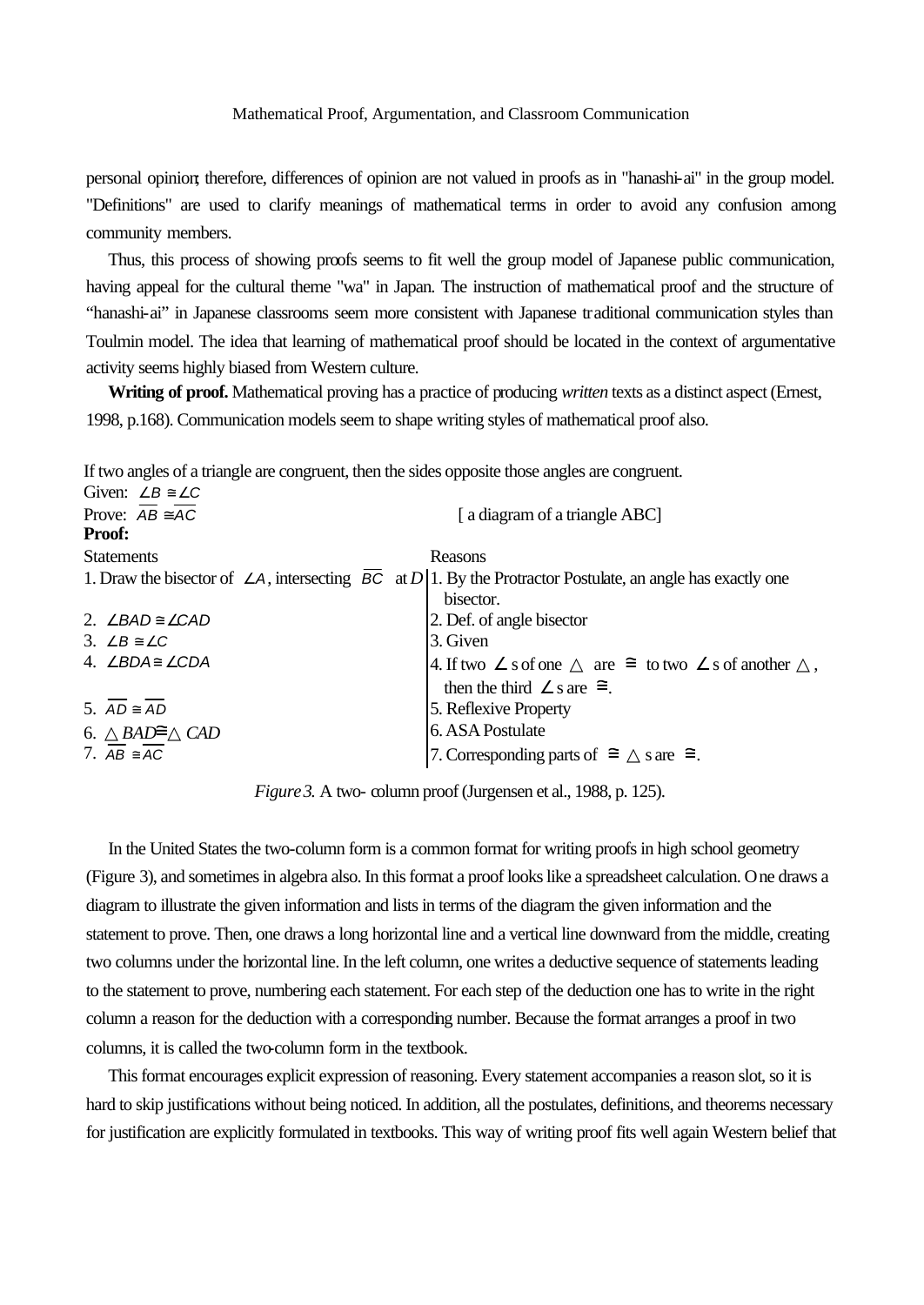argumentation is highly valued.

On the other hand, proofs in geometry in Japanese junior high schools are usually written in "paragraph form," the writing style in ordinary life (Figure 4).

```
[\text{In} \quad ABC, \text{if} \quad B = \quad C, \text{then } AB = AC][Proof] Draw the bisector of A. Let its intersection with BC be D.
In ABD and ACD,
                                      B = CBAD = CAD ............
Because the sum of the interior angles of a triangle is 180, the rest of the angles are equal, 
                                 ADB = ADC ............
                                    AD is common .........
Because, from , , and , one side and the angles at its both ends in each triangle are equal to the corresponding parts of
the other, respectively,
                               ABD ACD
                       Therefore, AB = AC
```
*Figure4.* A proof in a Japanese textbook (Tokyo Shoseki, 1997, p.118).

In this style, students do not have to write a reason for every statement. Also, not all postulates, definitions, and theorems involved with the proofs are formulated in textbooks. It is considered sufficient if a proof communicates its main ideas.

It would be very difficult for Japanese junior high school students to write reasons for every step. Even currently, it is well-known that mathematical proof is one of the most difficult topics in junior high school mathematics in Japan. The Japanese communication styles encourage students to far less express logical reasons than Western one as discussed earlier. The group model has provided little impetus for students to learn how to express their reasoning in formal writing.

### **Concluding Remarks**

This paper examined relationships between argumentation and mathematical proof from a cultural perspective, and concluded that the idea of locating learning of mathematical proof in the context of argumentation is biased by Western culture.

This conclusion suggests that it would be culturally difficult for Japanese to actualize the argumentation of Toulmin model in the classroom, and also to teach mathematical proof as argumentative activity. Actually, raising argumentation in Japanese classrooms is not easy generally, as Barnlund pointed out:

Communication in Western culture can be described as predominantly discursive and dialectic in form. It consists of exploring issues by alternately posing and answering a sequence of questions. The outcome depends on the relevance and clarity of the questions, and upon the accuracy and completeness of the answers.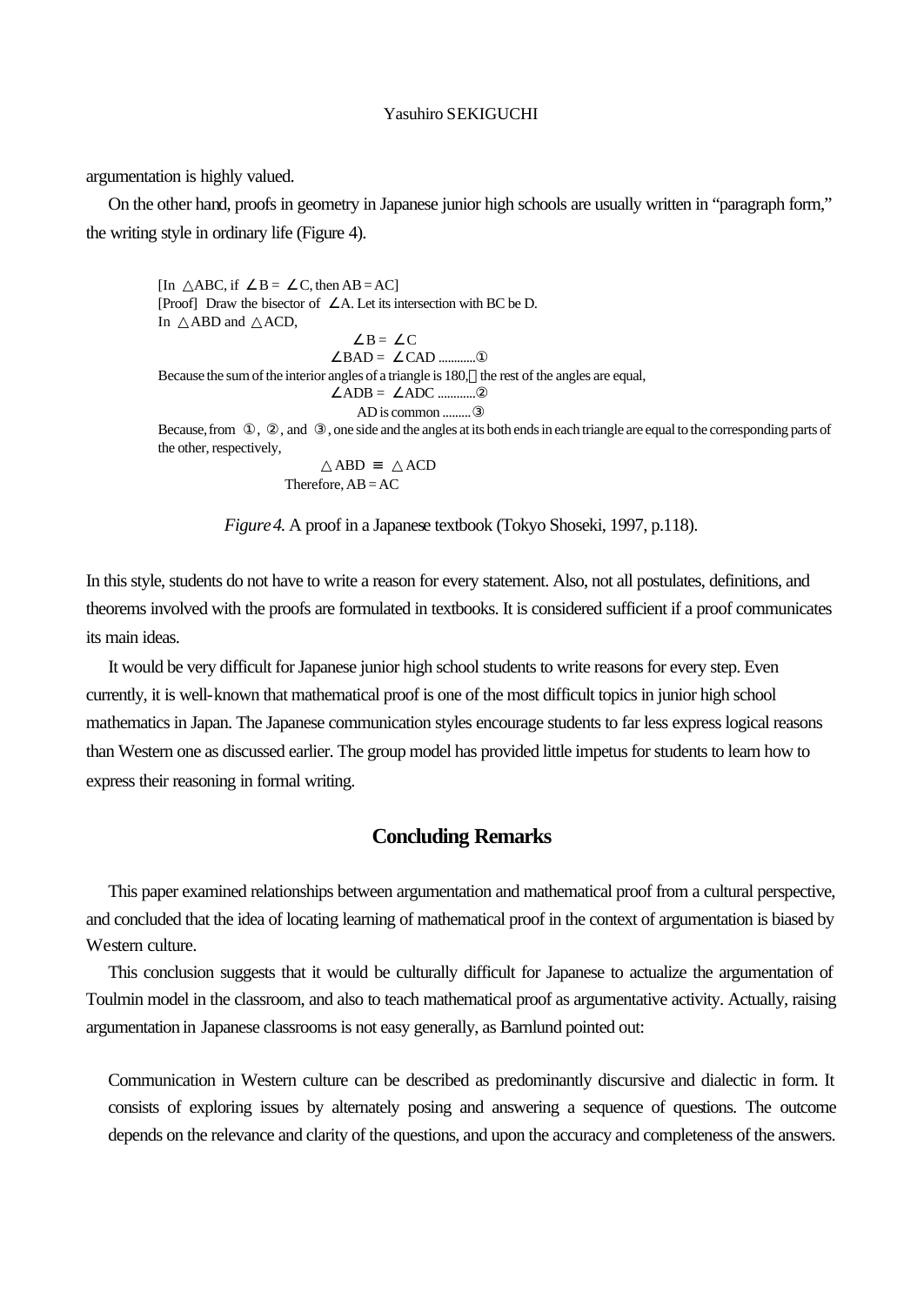Mathematical Proof, Argumentation, and Classroom Communication

The pattern appears in classrooms, courts of law, parliamentary bodies, deliberative committees, in ordinary conversations.

But it is not the dominant mode in Japan. Here direct questions are often regarded as a breach of manners. Outsiders teaching in Japan find that raising questions in classrooms fails to stimulate discussion ... (Barnlund, 1975, p.135)

Japanese society is moving towards internationalization. Communication and collaboration with people from different cultures have markedly increased. Young Japanese need to prepare for this internationalized society. Learning through the argumentative activity may not fit Japanese traditional patterns, but it would provide Japanese students with opportunities to acquire an important power for coping with the coming world. (For a rare attempt to use a debate between students in a Japanese junior high school geometry, see Ohta, 1995)

## **Notes**

This study was funded by 2000-2002 Grant-in-Aid for Scientific Research (C) of Ministry of Education, Culture, Sports, Science and Technology (Project No. 12680272). A previous version of this paper was presented at the ninth International Congress on Mathematical Education (July 31-August 6, 2000), Topic Study Group 12 (Proof and Proving in Mathematics Education), Tokyo/Makuhari, Japan.

### **References**

- Balacheff, N. (1987). Processus de preuve et situations de validation. *Educational Studies in Mathematics*, *18*, 147-176.
- Balacheff, N. (1991a). The benefits and limits of social interaction: The case of mathematical proof. In A. J. Bishop, S. Mellin-Olsen, & J. van Dormolen (Eds.), *Mathematical knowledge: Its growth through teaching* (pp. 175-192). Dordrecht, The Netherlands: Kluwer.
- Balacheff, N. (1991b). Treatment of refutations: Aspects of the complexity of a constructivist approach to mathematics learning. In E. von Glasersfeld (Ed.), *Radical constructivism in mathematics education* (pp. 89-110). Dordrecht, The Netherlands: Kluwer.
- Balacheff, N. (1999, May/June). Is argumentation an obstacle? *International Newsletter on the Teaching and Learning of Mathematical Proof*. Retrieved from http://www-didactique.imag.fr/preuve/
- Barnlund, D. C. (1975). *Public and private self in Japan and the United States: Communicative styles of two cultures*. Tokyo: The Simul Press.
- Becker, J. P., Silver, E. A., Kantowski, M. G., Travers, K. J., & Wilson, J. W. (1990). Some observations of mathematics teaching in Japanese elementary and junior high schools. *Arithmetic Teacher*, *38*(2), 12-21.
- Befu, H. (1980). The group model of Japanese society and an alternative. *Rice University Studies*, *66*(1), 169-187.